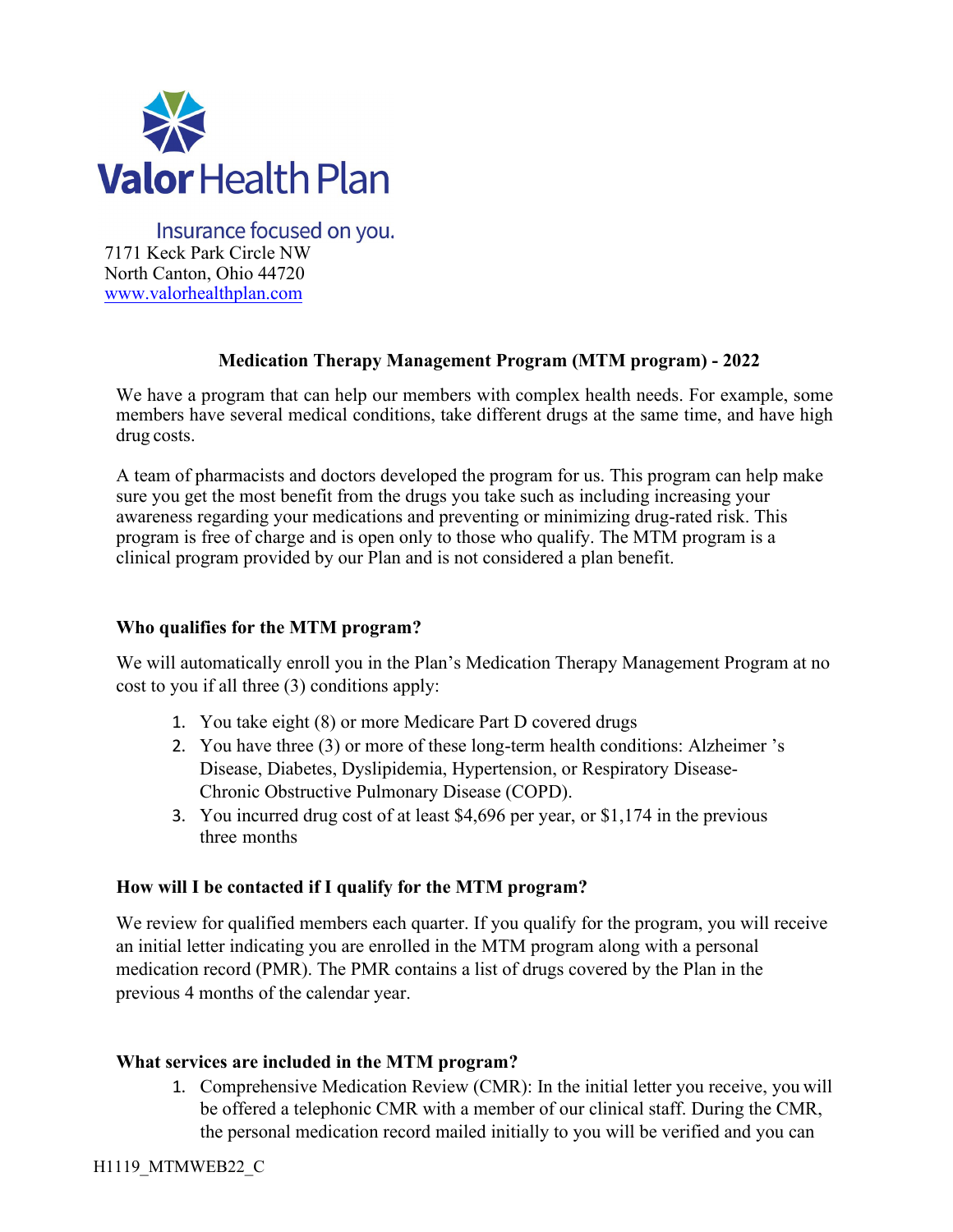talk about how best to take your medications, your costs, and any problems or questions you have about your prescription and over-the-counter medications.

Upon completion of the CMR, and individualized written summary in the CMS standard format will be provided within 14 days of the CMR. The summary has a medication action plan that recommends what you can do to make the best use of your medications, with space for you to take notes or write down any follow-up questions. You will also get a personal medication list that will include all the medications you are taking and why you take them. You can review a blank copy of the medication list at the end of this [document.](http://www.tributehealthplans.com/wp-content/uploads/2016/01/MTM-Program-Standardized-Format-English.pdf)

MTM enrollees may receive follow-up mailings on a quarterly basis to remind them of their opportunity for the CMR and to provide general member education materials.

2. Targeted Medication Review (TMR): A TMR is where we review your claims on a quarterly basis to identify therapy care gap and mail or fax suggestions to the healthcare professional that prescribed the medication. Prescribers will be renotified regarding any unresolved therapy care gaps no more frequently than every 6 months. As always, your prescribing doctor will decide whether to consider our suggestions. Your prescription drugs will not change unless you and your doctor decide to change them.

## **How can I get more information about the MTM program?**

If you would like additional information about this program, would like to receive copies of MTM materials, or you do not wish to take part in the MTMP, please call us at the number on the back of your Member ID card.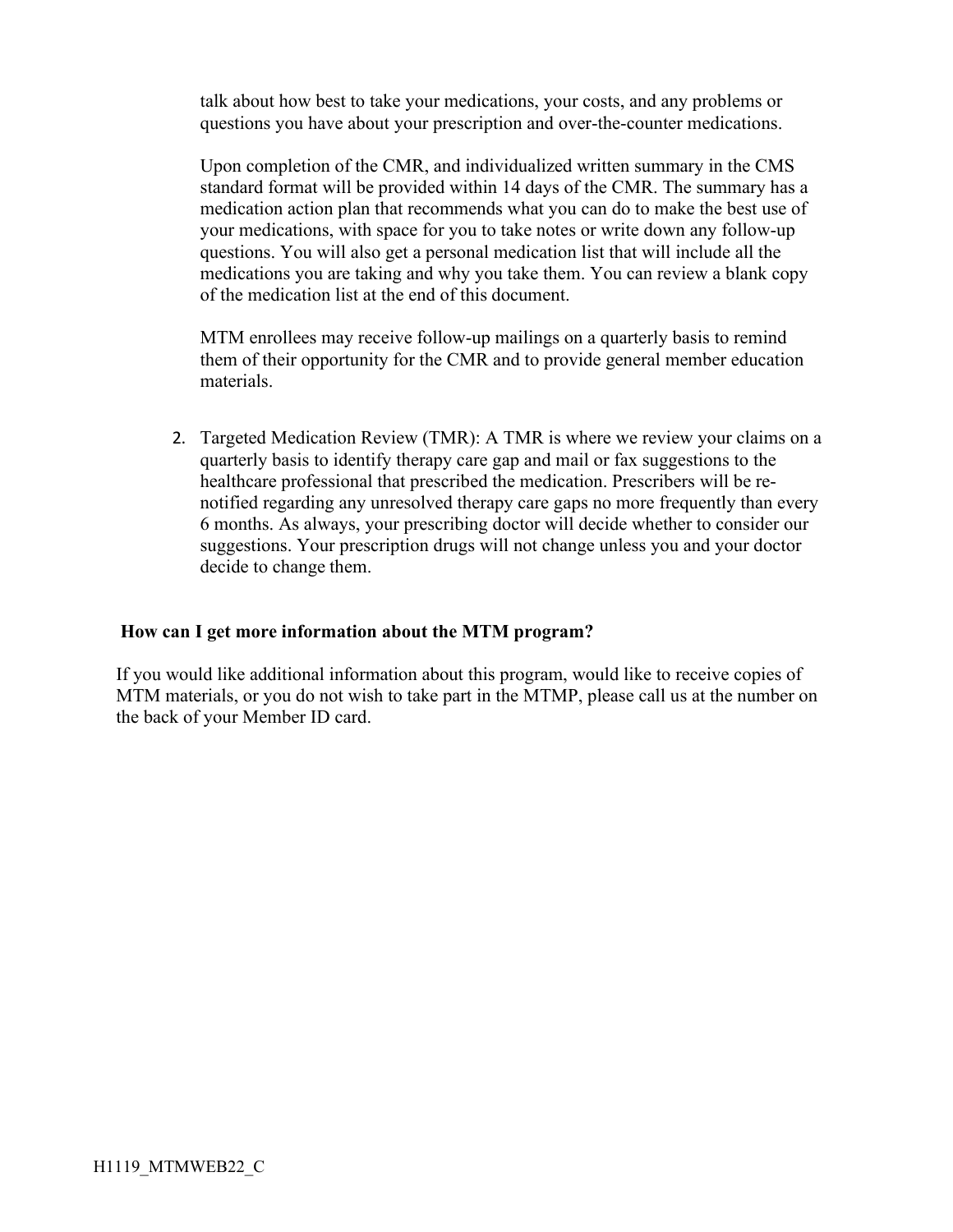**Medication Therapy Management Program Standardized Format – English Form CMS-10396 (02/24)**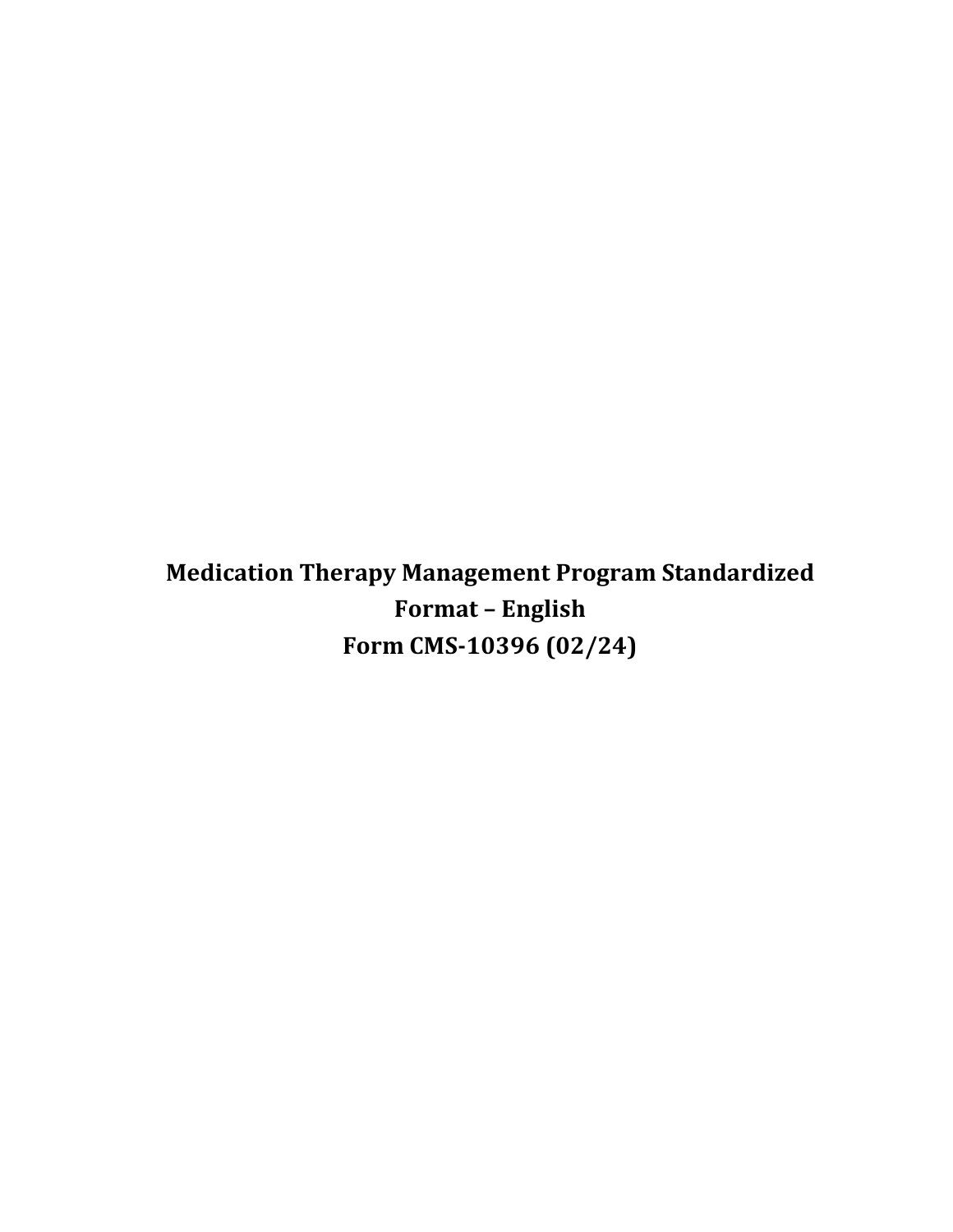*< MTM PROVIDER HEADER or OPTIONAL LOGO >*

# *< MTM PROVIDER HEADER or OPTIONAL LOGO >*

*< Insert date >*

*< Insert inside address >*

*< Additional space for optional plan/provider use, such as barcodes, document reference numbers, beneficiary identifiers, case numbers or title of document >*

*< Insert salutation >*:

Thank you for talking with me on *< insert date of service >* about your health and medications. Medicare's MTM (Medication Therapy Management) program helps you understand your medications and use them safely.

This letter includes an action plan (Medication Action Plan) and medication list (Personal Medication List). **The action plan has steps you should take to help you get the best results from your medications. The medication list will help you keep track of your medications and how to use them the right way.**

- Have your action plan and medication list with you when you talk with your doctors, pharmacists, and other health care providers in your care team.
- Ask your doctors, pharmacists, and other healthcare providers to update the action plan and medication list at every visit.
- Take your medication list with you if you go to the hospital or emergency room.
- Give a copy of the action plan and medication list to your family or caregivers.

If you want to talk about this letter or any of the papers with it, please call *<insert contact information for MTM provider, phone number, days/times, TTY, etc. >*. *< I/We >* look forward to working with you, your doctors, and other healthcare providers to help you stay healthy through the *< insert name of Part D Plan >* MTM program.

*< Insert closing, MTM provider signature, name, title, enclosure notations, etc. >*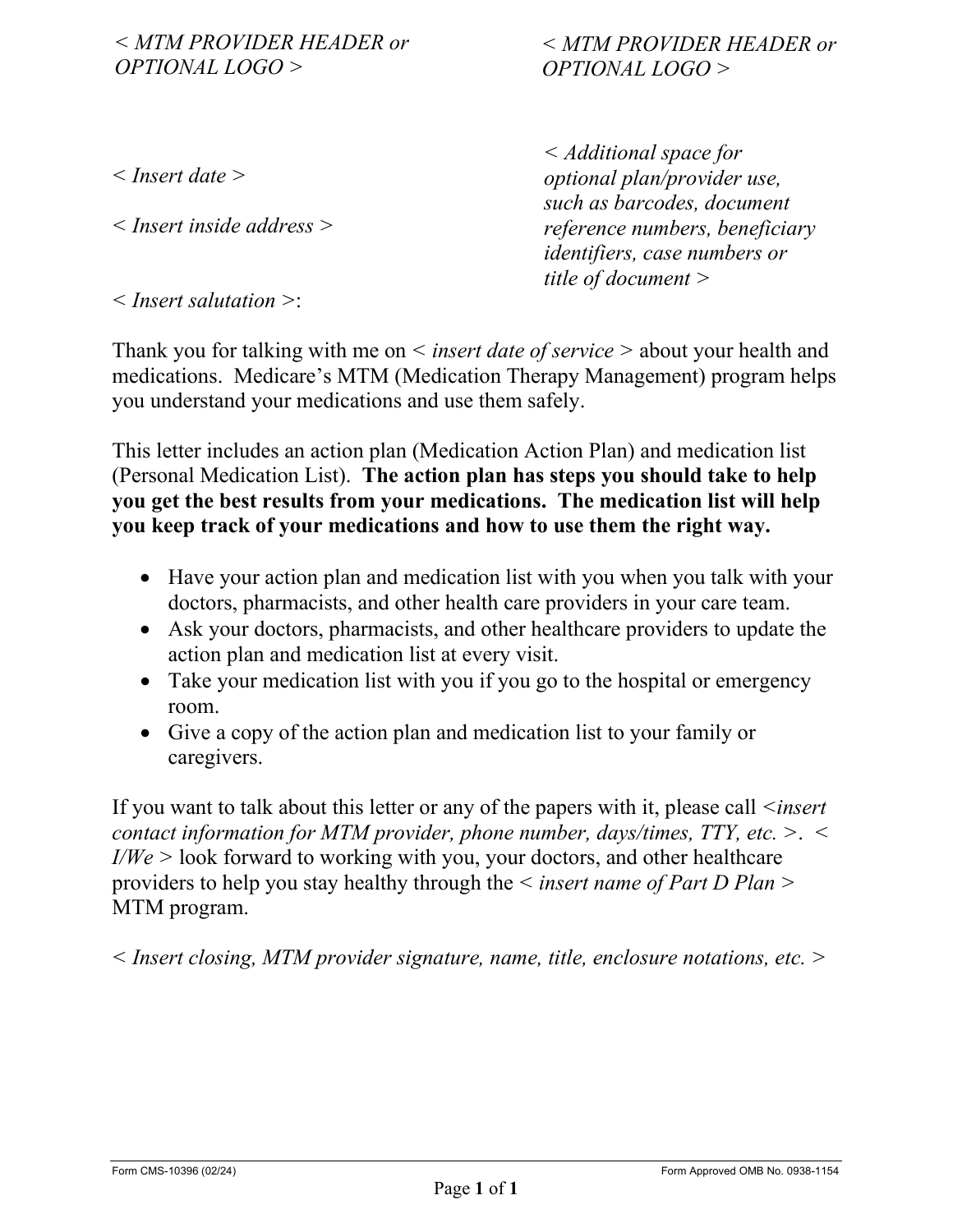# **MEDICATION ACTION PLAN FOR** < *Insert Member's name*, DOB: *mm/dd/yyyy* >

This action plan will help you get the best results from your medications if you:

- 1. Read "What we talked about."
- 2. Take the steps listed in the "What I need to do" boxes.
- 3. Fill in "What I did and when I did it."
- 4. Fill in "My follow-up plan" and "Questions I want to ask."

Have this action plan with you when you talk with your doctors, pharmacists, and other healthcare providers in your care team. Share this with your family or caregivers too.

# **DATE PREPARED:** < *INSERT DATE* >

## **What we talked about:**

< *Insert description of topic* >

## **What I need to do:**

< *Insert recommendations for beneficiary activities* >

**What I did and when I did it:**  < *Leave blank for beneficiary's notes* >

| <b>What we talked about:</b> |                               |
|------------------------------|-------------------------------|
| <b>What I need to do:</b>    | What I did and when I did it: |

| What we talked about:     |                               |
|---------------------------|-------------------------------|
| <b>What I need to do:</b> | What I did and when I did it: |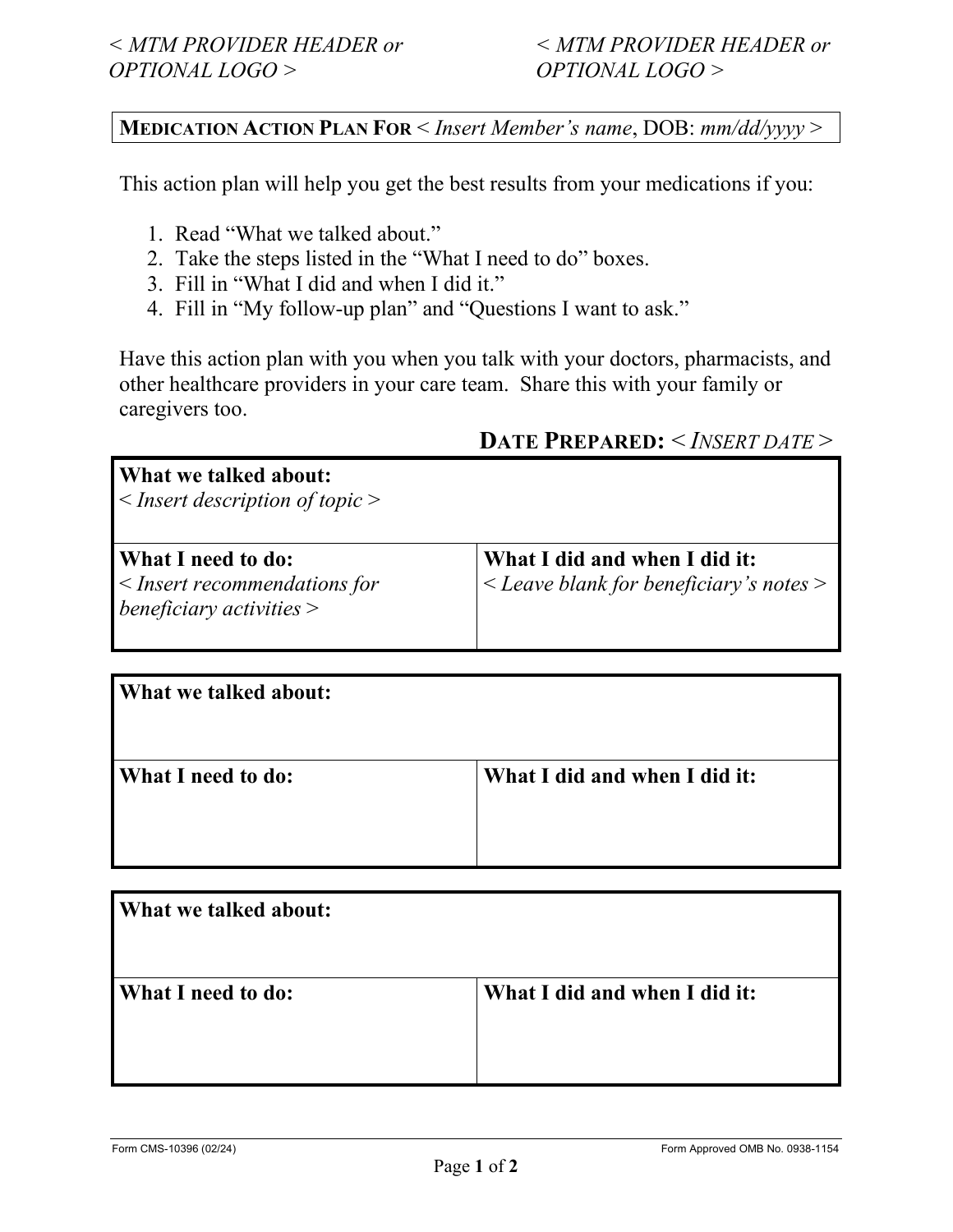| <b>What we talked about:</b> |                               |
|------------------------------|-------------------------------|
| <b>What I need to do:</b>    | What I did and when I did it: |

| <b>What we talked about:</b> |                               |
|------------------------------|-------------------------------|
| <b>What I need to do:</b>    | What I did and when I did it: |

**My follow-up plan** (add notes about next steps)**:** < *Leave blank for beneficiary's notes* >

**Questions I want to ask** (include topics about medications or therapy)**:** < *Leave blank for beneficiary's notes* >

If you have any questions about your action plan, call *< insert MTM provider contact information, phone number, days/times, etc. >*.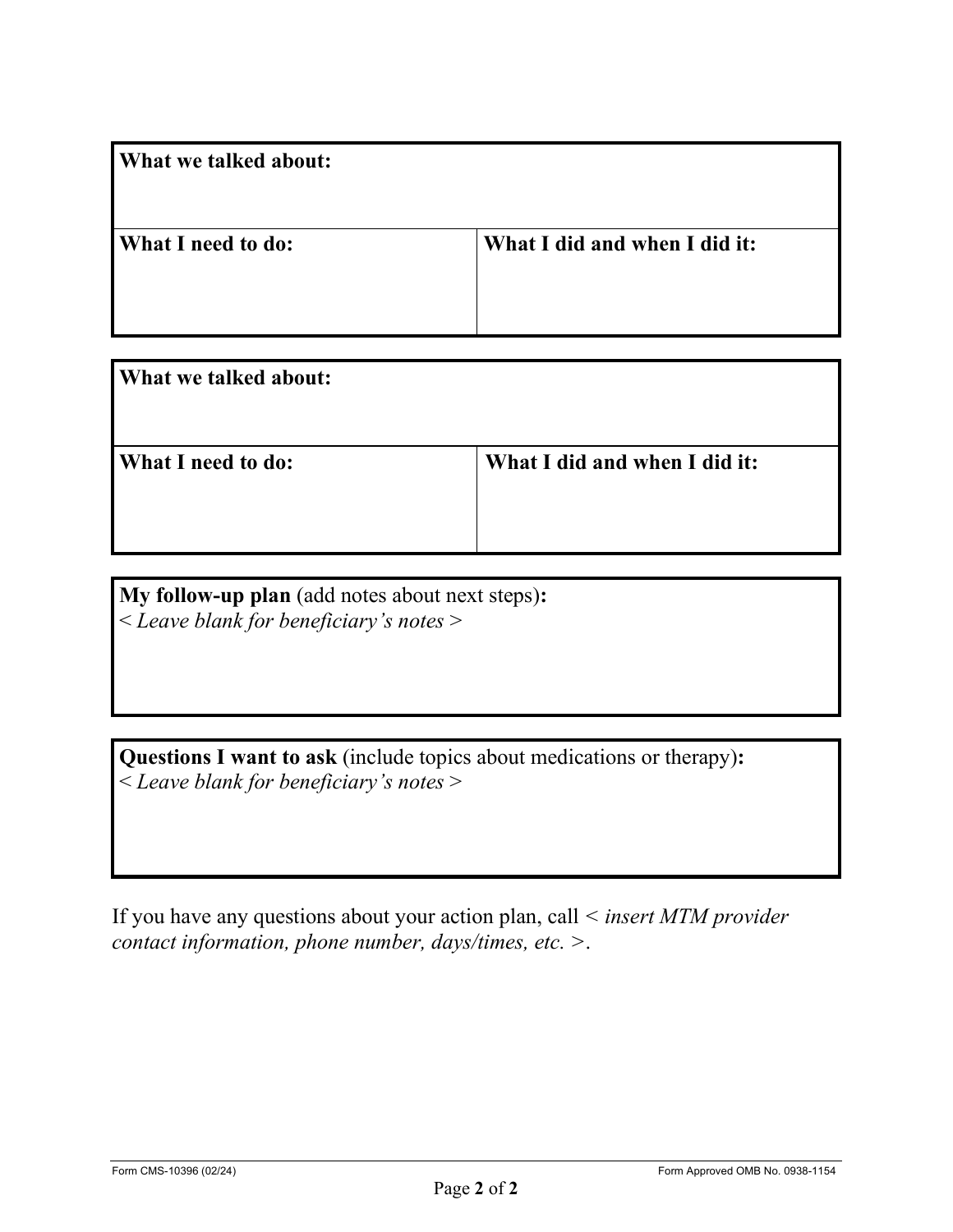**PERSONAL MEDICATION LIST FOR** < *Insert Member's name*, DOB: *mm/dd/yyyy*  $>$ 

This medication list was made for you after we talked. We also used information from < *insert sources of information* >.

- Use blank rows to add new medications. Then fill in the dates you started using them.
- Cross out medications when you no longer use them. Then write the date and why you stopped using them.

Keep this list up-to-date with:

- $\Box$  prescription medications
- $\Box$  over the counter drugs
- $\Box$  herbals
- $\Box$  vitamins
- $\Box$  minerals
- Ask your doctors, pharmacists, and other healthcare providers in your care team to update this list at every visit.

If you go to the hospital or emergency room, take this list with you. Share this with your family or caregivers too.

# **DATE PREPARED:** < *INSERT DATE* >

**Allergies or side effects:** < *Insert beneficiary's allergies and adverse drug reactions including the medications and their effects* >

**Medication:** < *Insert generic name and brand name, strength, and dosage form for current/active medications.* >

**How I use it:** < *Insert regimen, including strength, dose and frequency (e.g., 1 tablet (20 mg) by mouth daily), use of related devices and supplemental instructions as appropriate* >

**Why I use it:** < *Insert indication or intended medical use* > **Prescriber:** < *Insert prescriber's name*  $\,>$ 

*< Insert other title(s) or delete this field* **>:** < *Use for optional product-related information, such as additional instructions, product image/identifiers, goals of therapy, pharmacy, etc., and change field title accordingly. This field may be expanded or divided. Delete this field if not used.* >

| Date I started using it: $\langle May\ be$ | Date I stopped using it: $\leq$ Leave    |
|--------------------------------------------|------------------------------------------|
| estimated by Plan or entered based         | blank for beneficiary to enter stop date |
| upon beneficiary-reported data, or         |                                          |
| leave blank for beneficiary to enter       |                                          |
| start date $>$                             |                                          |
| WHERE $\blacksquare$                       |                                          |

**Why I stopped using it:** < *Leave blank for beneficiary's notes* >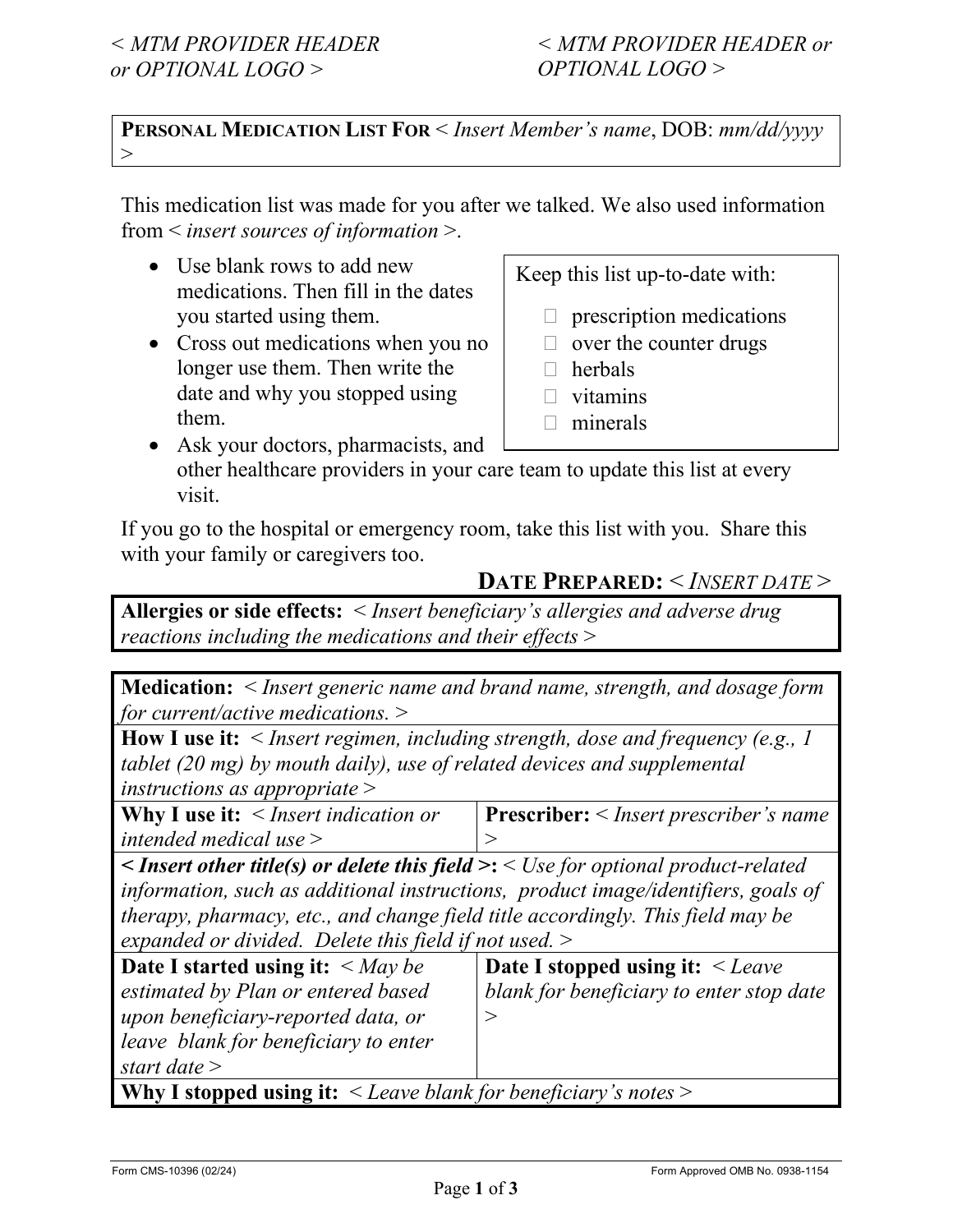**PERSONAL MEDICATION LIST FOR** < *Insert Member's name*, DOB: *mm/dd/yyyy*   $>$ 

(Continued) **Medication: How I use it: Why I use it: Prescriber: <** *Insert other title(s) or delete this field* **>: Date I started using it: Date I stopped using it: Why I stopped using it:**

| <b>Medication:</b>                                         |                          |  |
|------------------------------------------------------------|--------------------------|--|
| <b>How I use it:</b>                                       |                          |  |
| Why I use it:                                              | <b>Prescriber:</b>       |  |
| $\leq$ Insert other title(s) or delete this field $\geq$ : |                          |  |
| Date I started using it:                                   | Date I stopped using it: |  |
| <b>Why I stopped using it:</b>                             |                          |  |

| <b>Medication:</b>                                         |                          |  |
|------------------------------------------------------------|--------------------------|--|
| <b>How I use it:</b>                                       |                          |  |
| Why I use it:<br><b>Prescriber:</b>                        |                          |  |
| $\leq$ Insert other title(s) or delete this field $\geq$ : |                          |  |
| Date I started using it:                                   | Date I stopped using it: |  |
| Why I stopped using it:                                    |                          |  |

| <b>Medication:</b>                                         |                          |  |
|------------------------------------------------------------|--------------------------|--|
| <b>How I use it:</b>                                       |                          |  |
| Why I use it:<br><b>Prescriber:</b>                        |                          |  |
| $\leq$ Insert other title(s) or delete this field $\geq$ : |                          |  |
| Date I started using it:                                   | Date I stopped using it: |  |
| <b>Why I stopped using it:</b>                             |                          |  |

| <b>Medication:</b>                                         |                          |  |
|------------------------------------------------------------|--------------------------|--|
| <b>How I use it:</b>                                       |                          |  |
| <b>Why I use it:</b><br><b>Prescriber:</b>                 |                          |  |
| $\leq$ Insert other title(s) or delete this field $\geq$ : |                          |  |
| Date I started using it:                                   | Date I stopped using it: |  |
| <b>Why I stopped using it:</b>                             |                          |  |